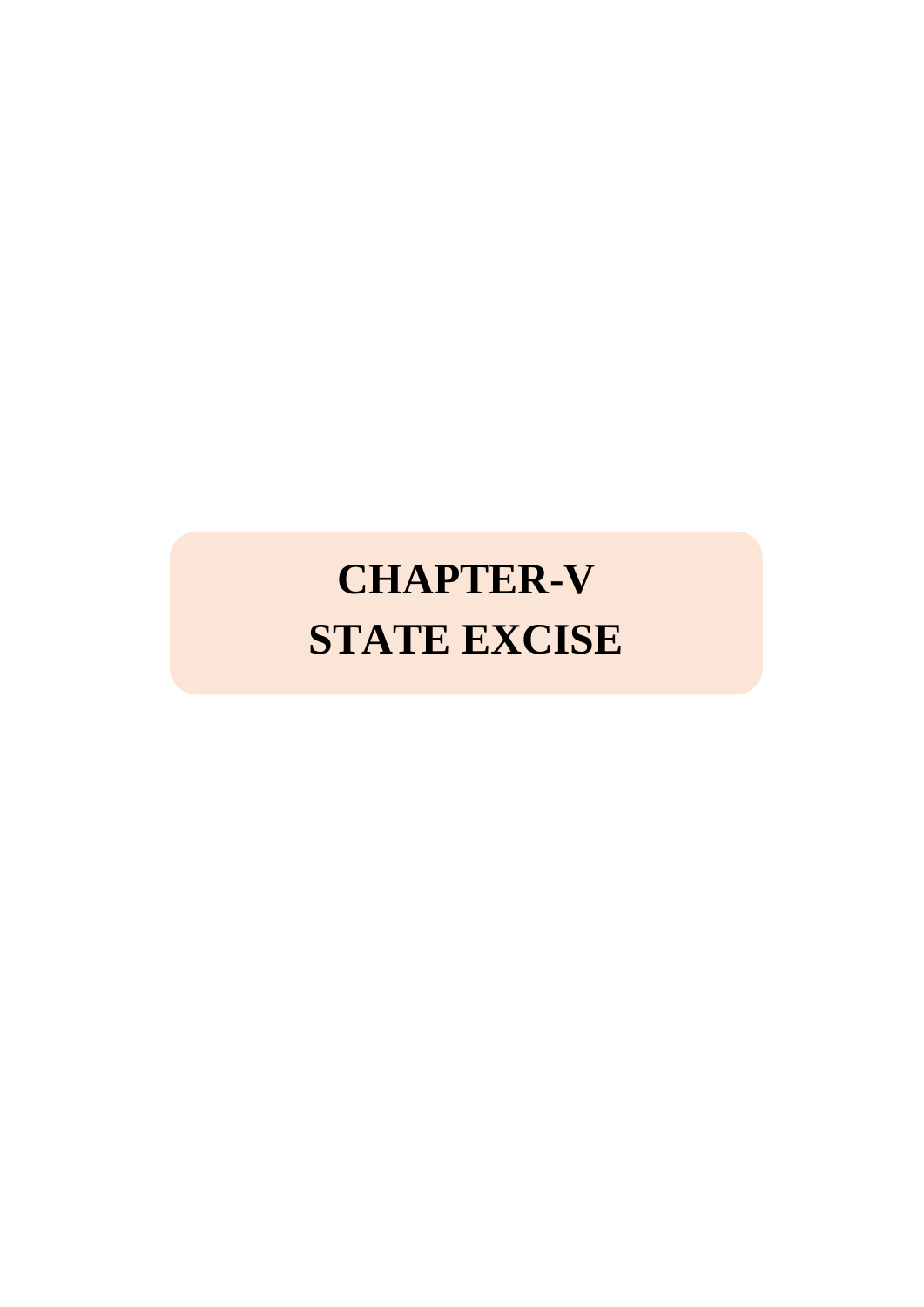# **5.1 Tax administration**

The Secretary, Finance (Revenue) is the administrative head of the State Excise Department (Department) at Government level. The Department is headed by the Excise Commissioner (EC). The Department has been divided in seven zones which are headed by the Additional Excise Commissioners (AECs). District Excise Officers (DEOs) and Excise Inspectors working under the AECs of the respective zones are deputed to monitor and regulate levy/collection of excise duties and other levies.

# **5.2 Internal audit**

The Department has an Internal Audit Wing under the charge of Financial Advisor. This wing has to conduct test check of cases of assessment as per the approved action plan and in accordance with the criteria decided to ensure adherence to the provisions of the Act and Rules as well as Departmental instructions issued from time to time.

The position of last five years of internal audit is as given in **Table 5.1** below:

| Year    | <b>Units</b><br>pending | <b>Units</b><br>added<br>during the<br>vear | <b>Total</b><br>units | <b>Units audited</b><br>during the year | <b>Units</b><br>remaining<br>unaudited | <b>Percentage of units</b><br>remaining<br>unaudited |
|---------|-------------------------|---------------------------------------------|-----------------------|-----------------------------------------|----------------------------------------|------------------------------------------------------|
| 2015-16 | 0                       | 41                                          | 41                    | 37                                      |                                        | 10                                                   |
| 2016-17 |                         | 41                                          | 45                    | 40                                      |                                        | 12                                                   |
| 2017-18 | 5                       | 44                                          | 49                    | 28                                      | 21                                     | 43                                                   |
| 2018-19 | 21                      | 44                                          | 65                    | 19                                      | 46                                     | 71                                                   |
| 2019-20 | 46                      | 44                                          | 90                    | 17                                      | 73                                     | 81                                                   |

**Table 5.1**

Source: Information provided by the State Excise Department.

Thus, it can be seen that the percentage of units remaining unaudited has increased significantly.

Year-wise break up of outstanding paragraphs of internal audit reports is as given in **Table 5.2** below:

| Table 5.2 |  |
|-----------|--|
|           |  |

| Year       | 1995-96 to   2015-16   2016-17   2017-18   2018-19   2019-20<br>2014-15 |    |     |     |     | <b>Total</b> |
|------------|-------------------------------------------------------------------------|----|-----|-----|-----|--------------|
| Paragraphs | 176                                                                     | 92 | 123 | 178 | 192 | 761          |

Source: Information provided by the State Excise Department.

Thus, 761 paragraphs were outstanding at the end of 2019-20 of which 176 paragraphs were outstanding for more than five years. Lack of action by the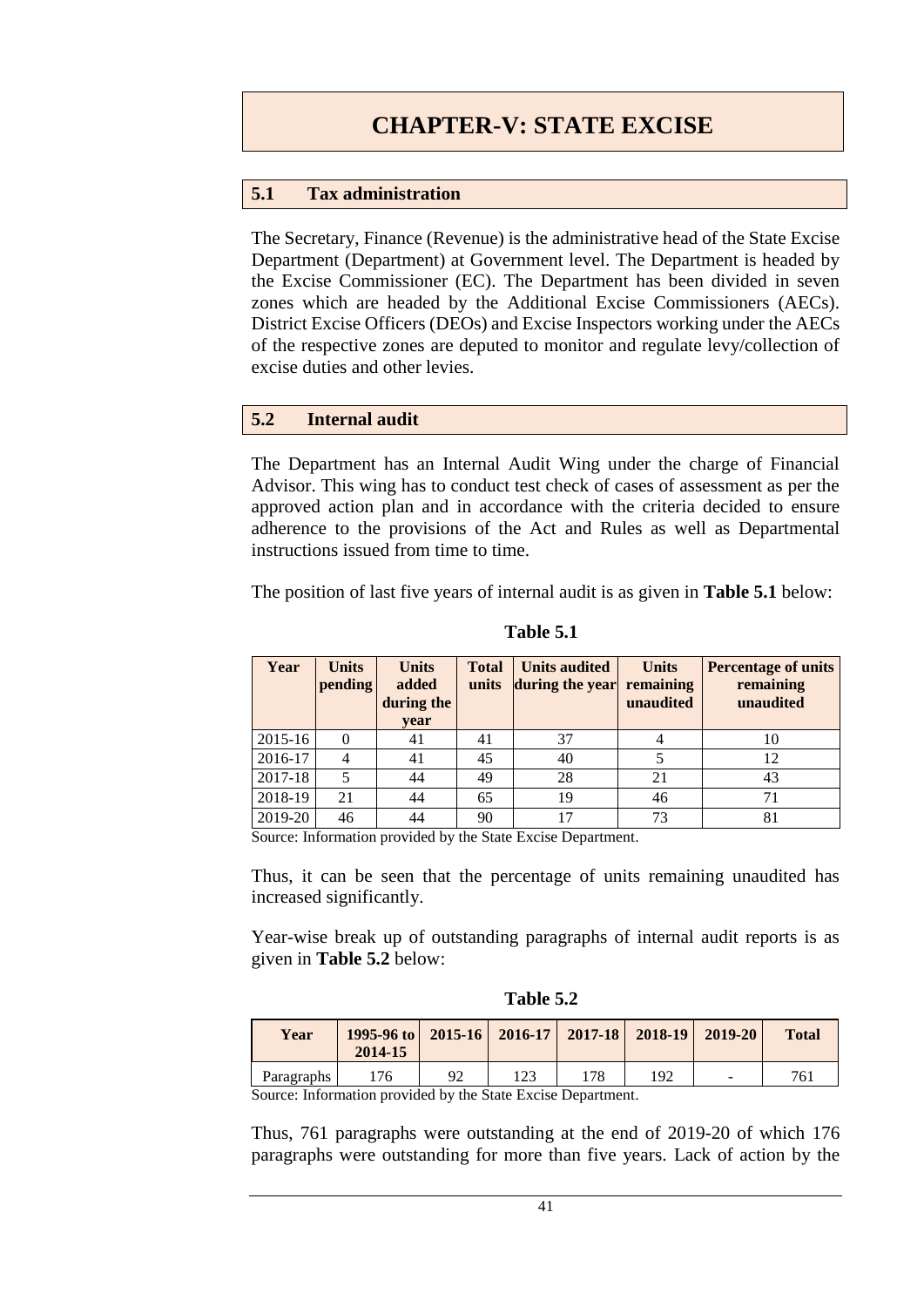Department and resultant huge pendency of paragraphs defeats the very purpose of internal audit.

*The Government may consider strengthening the functioning of the Internal Audit Wing, ensure audit of pending units and take appropriate measures on outstanding paragraphs for plugging the leakage of revenue and for ensuring compliance with the provisions of the Act/Rules.* 

# **5.3 Results of audit**

There are 108 auditable units (including 54 implementing units) in the State Excise Department, out of which audit selected 40 units (including 18 implementing units) for audit. However, due to COVID-19 epidemic, 39 units (including 18 implementing units) could be audited during the year 2019-20. The records of these units including 4173 retail licensees (out of total 7195 licensees) were analysed along with scrutiny of 10,900 cases. It disclosed 2881 cases (approximate 26 *per cent* of sampled cases) of non/short realization of excise duty, license fee, special vend fee, interest on delayed payment, loss of excise duty on account of excess wastages of spirit/liquor/beer and other irregularities involving  $\bar{\tau}$  28.89 crore. These cases are illustrative only, based on the audit of the records of these selected units. Audit pointed out similar omissions in previous years, however, not only these irregularities persist but also remain undetected till the conduct of the subsequent Audit. Irregularities noticed broadly fall under the following categories as given in **Table 5.3** below:

|     |                                                       |           | $\lambda$ in croter |
|-----|-------------------------------------------------------|-----------|---------------------|
| Sl. | Category                                              | Number of | <b>Amount</b>       |
| No. |                                                       | cases     |                     |
|     | Non/short realization of excise duty and license fees | 506       | 25.19               |
| 2   | Non/short realization of Special Vend Fees on         | 366       | 2.96                |
|     | <b>IMFL/Beer</b>                                      |           |                     |
| 3   | Loss of excise duty on account of excess wastage of   | 207       | 0.15                |
|     | spirit/liquor/beer                                    |           |                     |
| 4   | Non-recovery of interest on delayed payment           | 36        | 0.16                |
| 5   | Other irregularities                                  |           |                     |
|     | Revenue                                               | 369       | 0.42                |
|     | Expenditure                                           | 1397      | 0.01                |
|     | <b>Total</b>                                          | 2881      | 28.89               |

**Table 5.3**

 $(F \text{ in } \text{open})$ 

The Department accepted deficiencies in 604 cases involving  $\bar{\tau}$  19.59 crore, of which 318 cases involving  $\bar{\tau}$  18.38 crore had been pointed out in audit during 2019-20 and the rest in earlier years. The Department recovered  $\bar{\tau}$  2.26 crore in 332 cases of which 46 cases involving  $\bar{\tau}$  1.05 crore had been pointed out in audit during the year 2019-20 and the rest in earlier years.

The State Government accepted and recovered the entire amount of  $\bar{\tau}$  37.50 lakh in two cases (pertaining to Office of the DEO Sikar) of short realisation of additional fees for renewal of distillery license after it was pointed out by the Audit. Further, the State Government accepted and adjusted  $\bar{\tau}$  50.04 lakh out of Security deposit in 19 cases (pertaining to Office of the DEO, Jaipur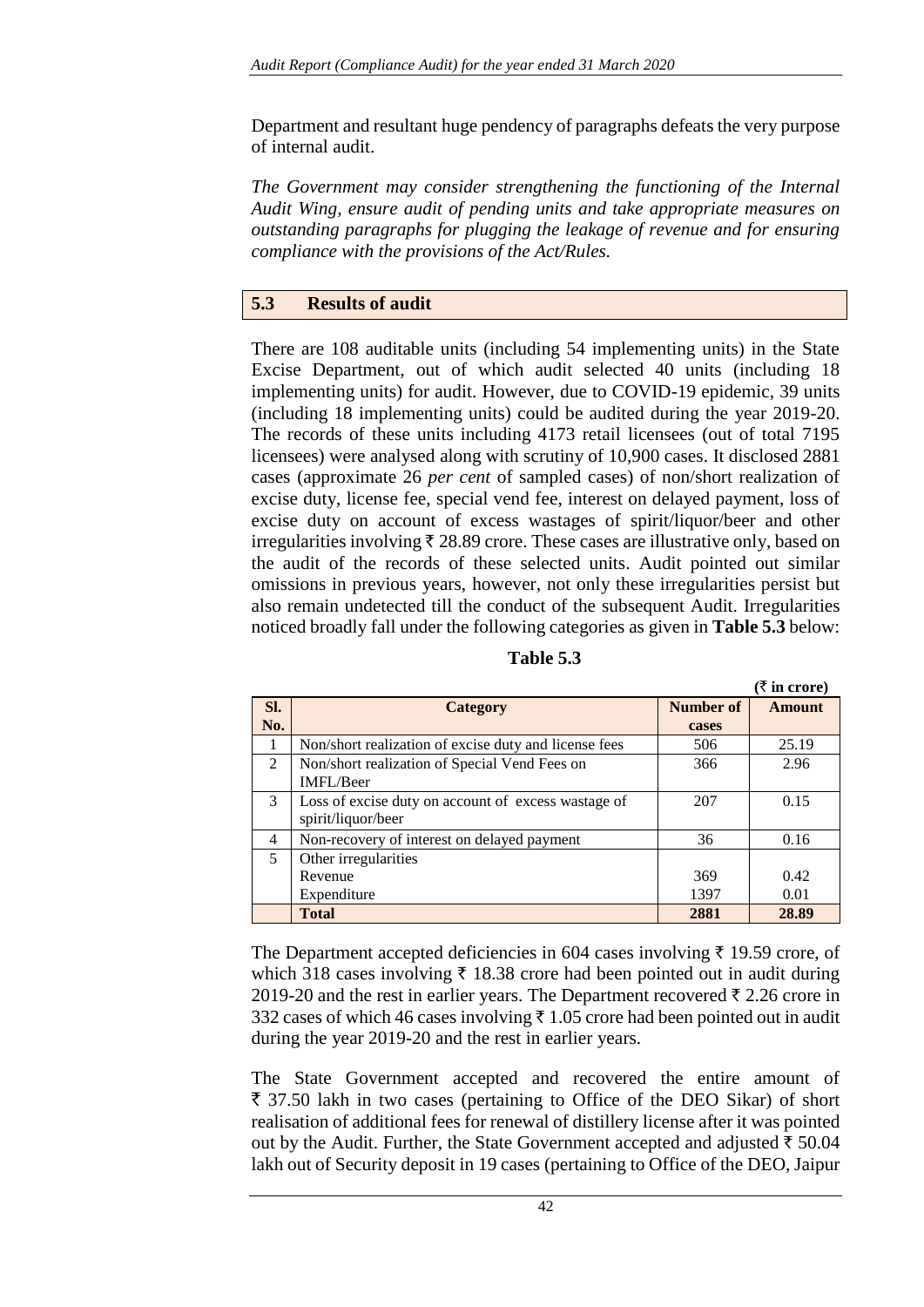City) of non-realisation of difference amount due to short lifted quantity of country liquor after they were pointed out by the Audit (May 2020), while  $\bar{\tau}$  1.83 lakh remained unrecovered in one case. These paragraphs have not been discussed in the Report.

Few illustrative cases involving ₹ 26.21 crores in the audited units of the Department are discussed in the succeeding paragraphs. It is pertinent to mention that most of these issues have been raised earlier and published in the CAG's Audit Report (Revenue Sector) of previous years wherein the Government accepted the observations and initiated action/recoveries. However, it is seen that the Department took action only in cases which were pointed out by audit and failure to strengthen the Internal Control system led to recurrence of same issues in subsequent years.

#### **5.4 Non-recovery of additional amount from retail-off licensees**

# **DEOs did not issue notices to licensees for short lifted quantity of IMFL and Beer and failed to recover the additional amount**

According to para 3.10 and 4.6 of the Rajasthan State Excise and Temperance Policy (Policy) 2016-17, an additional amount was to be charged quarterly at the rate of  $\bar{\tau}$  10 per Bulk Litre (BL) on short lifted quantity of Indian Made Foreign Liquor (IMFL) and Beer during  $2016-17$  by retail-off licensees<sup>1</sup>who did not increase lifting of IMFL and Beer upto minimum 10 *per cent* during each quarter of current year in comparison to the same quantity lifted in the corresponding quarters in the previous year. Shop-wise calculation of such short lifted quantity was to be done at the end of each quarter. According to para 3.20 and 4.6 of the Policy 2017-19, rates of the additional amount were revised to  $\bar{\tau}$  20 per BL of IMFL and  $\bar{\tau}$  10 per BL of Beer on short lifted quantity during 2017-19.

Further, as per directions issued (27 June 2016) by the Excise Commissioner (EC), recovery of additional amount as per prescribed rate on short lifted quantity was to be ensured at the level of concerned District Excise Officer (DEO).

During test check (between July 2019 and January 2020) of the records of seven Offices of  $DEO<sup>2</sup>$  for the year 2015-19, it was noticed that 295 licensees did not enhance lifting of IMFL and Beer upto minimum 10 *per cent* during 2016-19 in comparison to the previous year and were thus liable to pay, the additional amount of  $\bar{\tau}$  2.65 crore. In compliance with the directions, *ibid*, the DEOs should have calculated the additional amount for each retail-off licensee and issued notice to the concerned licensee within seven days of completion of quarter. The DEOs concerned were also responsible to ensure that the additional amount had been deposited within seven days of the issue of notice. However, the concerned DEOs neither issued notices to the licensees nor realised the

1

<sup>1</sup> Retail-off means retail sale of liquor in sealed pack containers and not to be consumed in the premises of the retailer.

<sup>2</sup> DEOs: Banswara, Jaipur City, Udaipur, Ajmer, Jodhpur, Pali and Sikar.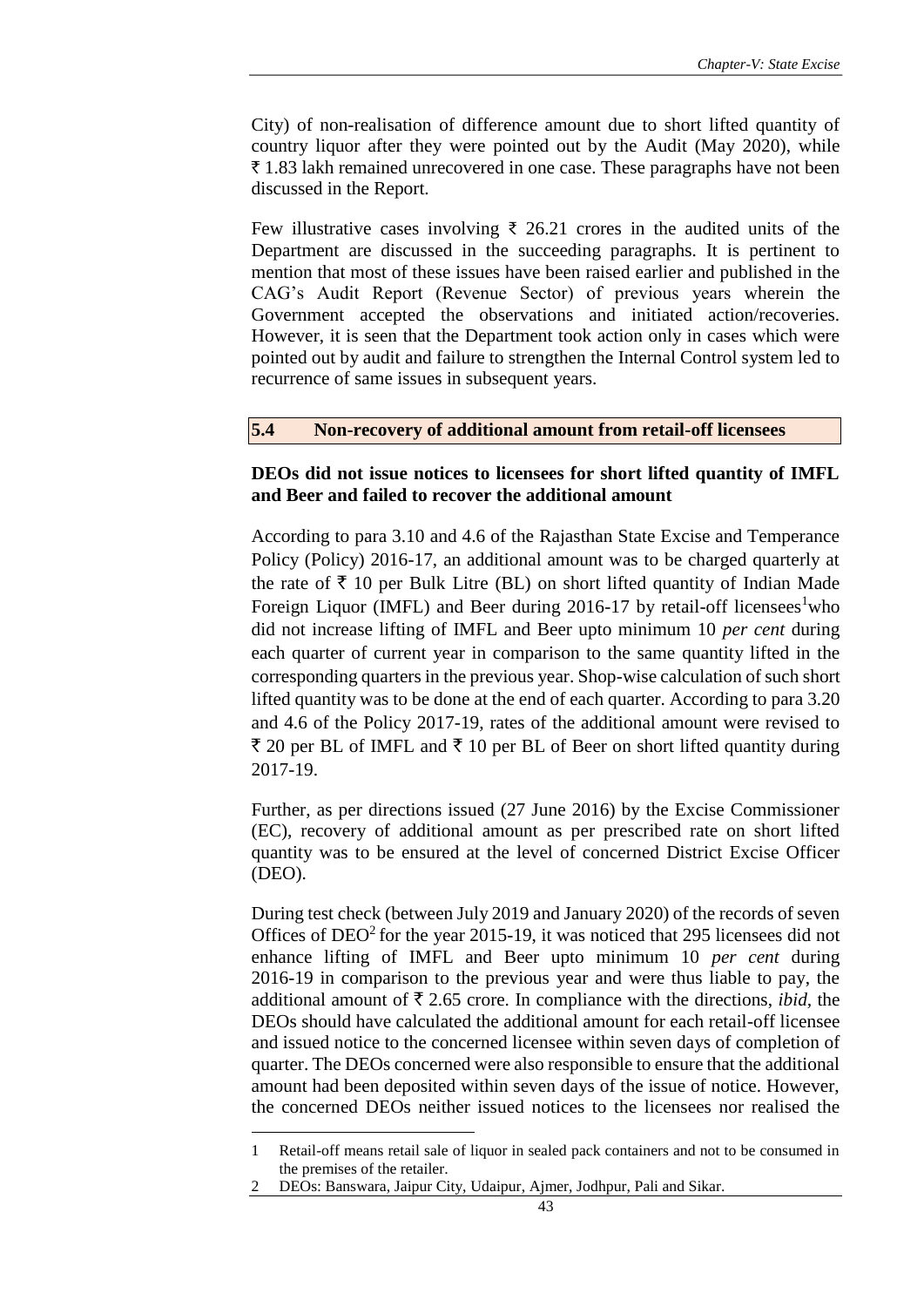additional amount. On being pointed out, the Office of the DEO, Jaipur City recovered (between August 2019 and October 2019) an amount of  $\bar{\tau}$  5.72 lakh. Therefore, additional amount of  $\bar{\tau}$  2.59 crore remained unrecovered.

The matter was reported to the State Government (July 2020). The Government replied (July and August 2020) that an amount of  $\bar{\tau}$  0.89 crore has been recovered against the objected amount and instructions have been issued to the concerned DEOs for the recovery of remaining amount. Further progress is awaited (March 2021).

# **5.5 Short realisation of composite fees**

# **Incorrect calculation of composite fee for shops of peripheral area resulted in short realisation of revenue**

According to the Rajasthan Excise and Temperance Policy (Policy) 2016-17, 2017-18 and 2018-19 and Rule 67-I and 67-kkk of the Rajasthan Excise (RE) Rules 1956, settlement of country liquor (CL) shops/groups is done on exclusive privilege amount  $(EPA)^3$  by inviting applications. A notice for invitation of applications for grant of CL licenses is issued by the Excise Commissioner prescribing the number of proposed country liquor shops/groups in the district with its EPA, composite fees, and earnest money and application fees.

According to the policy *ibid,* CL shops of rural area are classified in different categories. The CL shops of villages located within five kilometers radius of the municipal area are categorised as 'composite shops of peripheral area'. The villages of such peripheral area are further categorised as 'A' and 'B' with the composite fee for respective categories prescribed in the policy. Composite fee for shops of category 'A' for the years 2016-17, 2017-18 and 2018-19 was fixed as equal to 6 *per cent* of annualised billing amount of Rajasthan State Beverage Corporation Limited (RSBCL) during previous year or annual license fee prescribed for IMFL/Beer shop situated in concerned municipal area, whichever was higher. The composite fee for category 'B' shops for the years 2016-17, 2017-18 and 2018-19 was fixed as equal to 6 *per cent* of annualised billing amount of RSBCL during previous year or 50 *per cent* of annual license fee prescribed for IMFL/Beer shop of concerned municipal area or  $\bar{\tau}$  50,000, whichever was higher.

During test check (between July 2019 and February 2020) of records of six<sup>4</sup> Offices of the DEO, for the years from 2015-16 to 2018-19, it was noticed that 16 CL shops of eleven groups, were categorised as shops of peripheral area. Scrutiny of the relevant records disclosed that composite fees prescribed in the notices for invitation of applications for such groups/shops was less than the amount for their respective categories as per policy. This resulted in short realisation of revenue amounting to  $\bar{\tau}$  1.23 crore

<sup>3</sup> EPA: The amount to be charged by the Excise Department from country liquor groups/shops for exclusive right to trade in liquor in the specified area is called EPA.

<sup>4</sup> DEOs Jaipur City (one group-one shop), Chittorgarh (one group-one shop), Udaipur (three groups- four shops), Ajmer (two groups-four shops), Bharatpur (one group-two shops) and Sikar (three groups – four shops).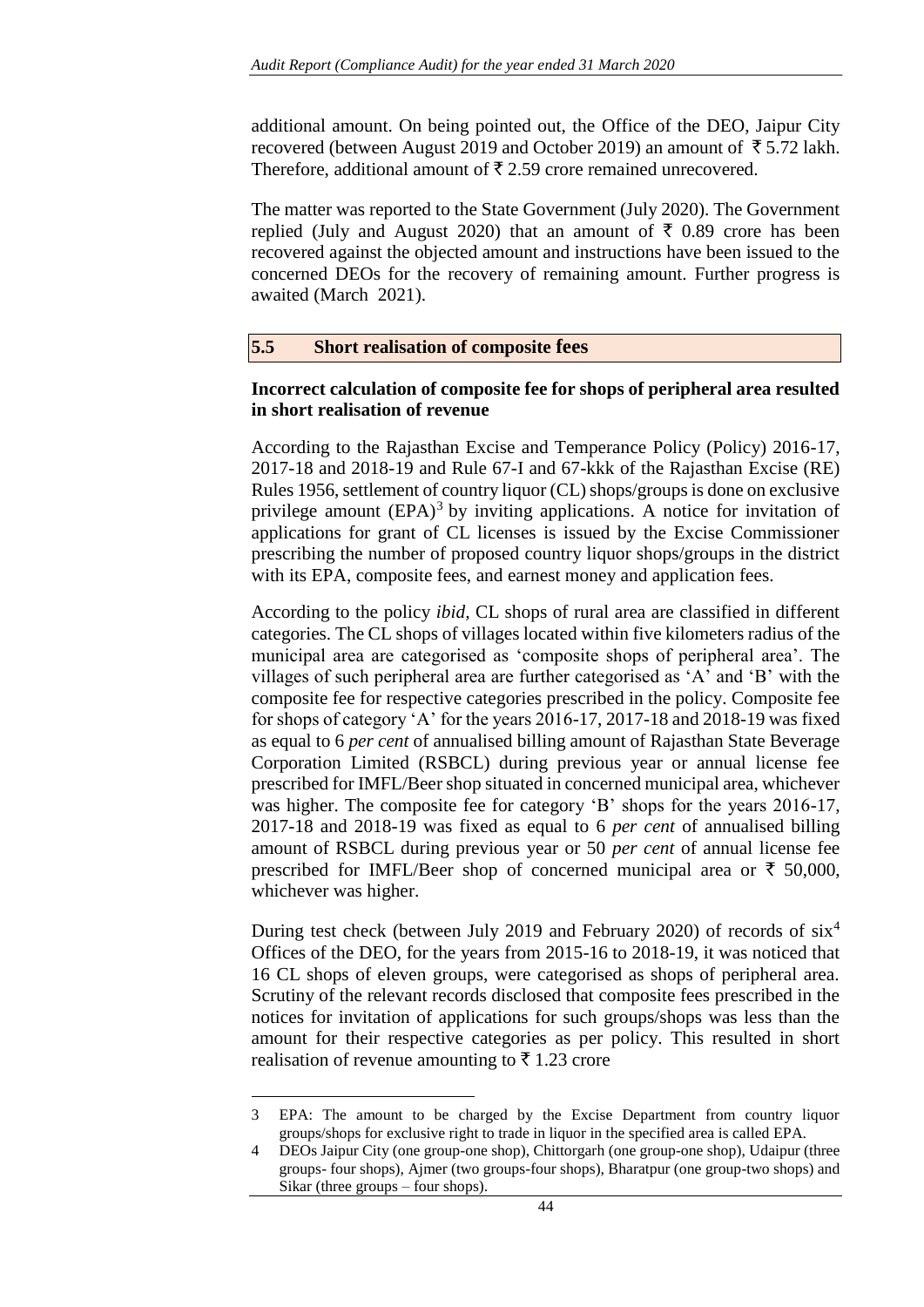The matter was reported to the State Government (July 2020). The Government replied (July and August 2020) that efforts are being made to recover the objected amount by the concerned DEOs. Further progress is awaited (March 2021).

#### **5.6 Short recovery of license fee**

## **Lack of proactive action by the Department led to short recovery of license fee from hotel bar licensees**

According to Rajasthan Excise (Grant of Hotel Bar/Club Bar licenses) Rules, 1973, hotels were broadly categorised in three categories *i.e.* luxury, heritage and others. Rule 2 (aa)<sup>5</sup> of the rules *ibid*, stipulates that '*Heritage Rajasthan Hotel'* means any hotel so recognised by the State Government or by any other authority/committee authorised specifically for this purpose by the State Government. Heritage hotels are further classified into categories 'A', 'B' and 'C'. Rates of basic license fee for hotel bar license for a year or part thereof were prescribed for each category of hotels *i.e.* heritage/other hotels under Rule 3 *ibid*.

Scrutiny of records (between January 2020 and March 2020) for the period 2015-19 of two Offices of the  $DEO<sup>6</sup>$  disclosed short recovery of license fee of  $\bar{\tau}$  31 lakh from hotel bar licensees in six cases as follows:

*(i)* Two bars (DEO, Pali) since 2012-13 and one bar (DEO, Jhunjhunu) since 2016-17 were operated in hotels which were not categorised as heritage hotels. However, the licenses of these hotel bars were renewed by the concerned authorities for the period 2016-17 to 2018-19 by recovering the license fee applicable for heritage hotels under category 'C' instead of license fee recoverable under the category of 'other hotels'.

*(ii)*In other three cases, three bars in hotels having more than 25 rooms were situated in the municipal limits. However, the competent authorities renewed the licenses of these hotel bars for the period 2016-17 to 2018-19 after recovery of license fee applicable for hotels having upto 25 rooms.

Thus, the licensees were liable to pay license fee of  $\bar{\tau}$  90.00 lakh but the incorrect categorization of hotel bars resulted in short recovery of license fee of ₹ 31.00 lakh.

The matter was reported to the State Government (August 2020). The Government replied (September 2020) that  $\bar{\tau}$  8.00 lakh has been recovered from a unit under the jurisdiction of DEO, Pali and instructions have been issued to the concerned DEOs for the recovery of remaining amount. Further progress is awaited (March 2021).

<sup>5</sup> Inserted *vide* notification dated 31 January 2012.

<sup>6</sup> DEOs: Pali and Jhunjhunu.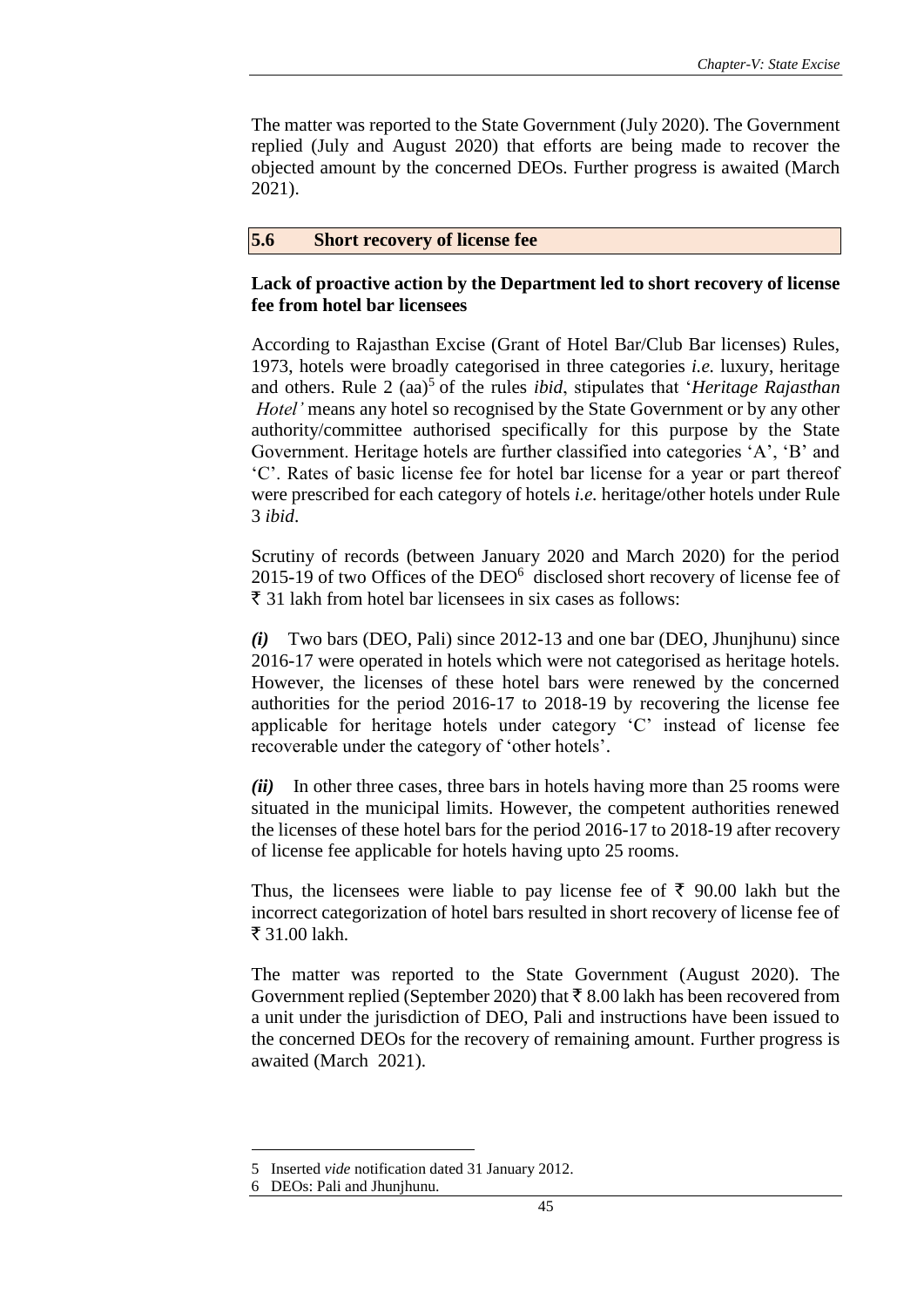# **5.7 Non- maintenance of minimum norms for production of beer**

# **Short recovery of penalty on non-maintenance of minimum yield efficiency by the breweries for production of beer**

According to Rule 34 (A) of the Rajasthan Brewery Rules, 1972, every brewer shall be responsible for maintaining minimum yield of 650 litres of mild beer or 490 litres of strong beer for every 100 kilograms of malt and other raw material used. Further, the EC may impose penalty of  $\bar{\tau}$  10 per litre in case of shortage in yield of beer unless it is proved by the brewer that failure was not deliberate and due precautions were taken by him to maintain the specified scale of yield for beer. Furthermore, if brewer repeatedly fails to maintain minimum scale of yield for beer as specified, the EC may, after giving an opportunity of being heard, cancel or suspend the license of such brewer. Further, Department also directed (August 2019) all the DEOs to ensure compliance of the Rule *ibid* with effective supervision and continuous monitoring.

Test check of records (November 2019) of six breweries under the jurisdiction of Offices of the DEO Alwar and DEO (Production units), Behror, revealed that these units did not achieve the norms of minimum yield efficiency of beer. These units produced 33.12 lakh BL mild beer from 6.44 lakh kilogram of raw material used in 158 number of short yield brews out of total 389 mild brews. Similarly, 1686.54 lakh BL strong beer was produced from 373.58 lakh kilogram of raw material used in 6,465 number of short yield brews out of 8,855 strong brews. As per norms, minimum yield efficiency of beer should have been 1,872.41 lakh BL (mild beer 41.85 lakh BL and strong beer 1830.56 lakh BL) from the raw material used. Thus, the brewers failed to maintain the minimum yield efficiency of beer which resulted in short production of 152.75 lakh BL of beer. The Department recovered penalty of  $\bar{\tau}$  7.34 crore against the total imposable penalty of  $\bar{\tau}$  15.28 crore on short production of beer resulting in short recovery of  $\bar{\tau}$  7.94 crore.

It is also pertinent to mention here that out of these six breweries, five were the same as commented on in the para 6.4.7.3 of CAG's Audit Report (Revenue and Economic Sectors) for the year ended 31 March 2019. However, the Department did not take action for cancellation of licenses of breweries which have repeatedly failed to maintain minimum scale of yield for beer as specified.

The matter was reported to the Government in June and September 2020. In its reply (November 2020) the Government stated that penalty of  $\bar{\tau}$  18.12 lakh in respect of four breweries has been recovered. The remaining two breweries are producing High Gravity Beer (HGB), therefore, a committee at the departmental level has been constituted to suggest the norms for HGB as the norms for production of HGB have not been determined. One of these two breweries had filed a petition in the Hon'ble Rajasthan High Court and the court had stayed the recovery process.

The reply is not acceptable as the norms regarding HGB should have been determined before grant of the permission for production of HGB. Further progress is awaited (March 2021).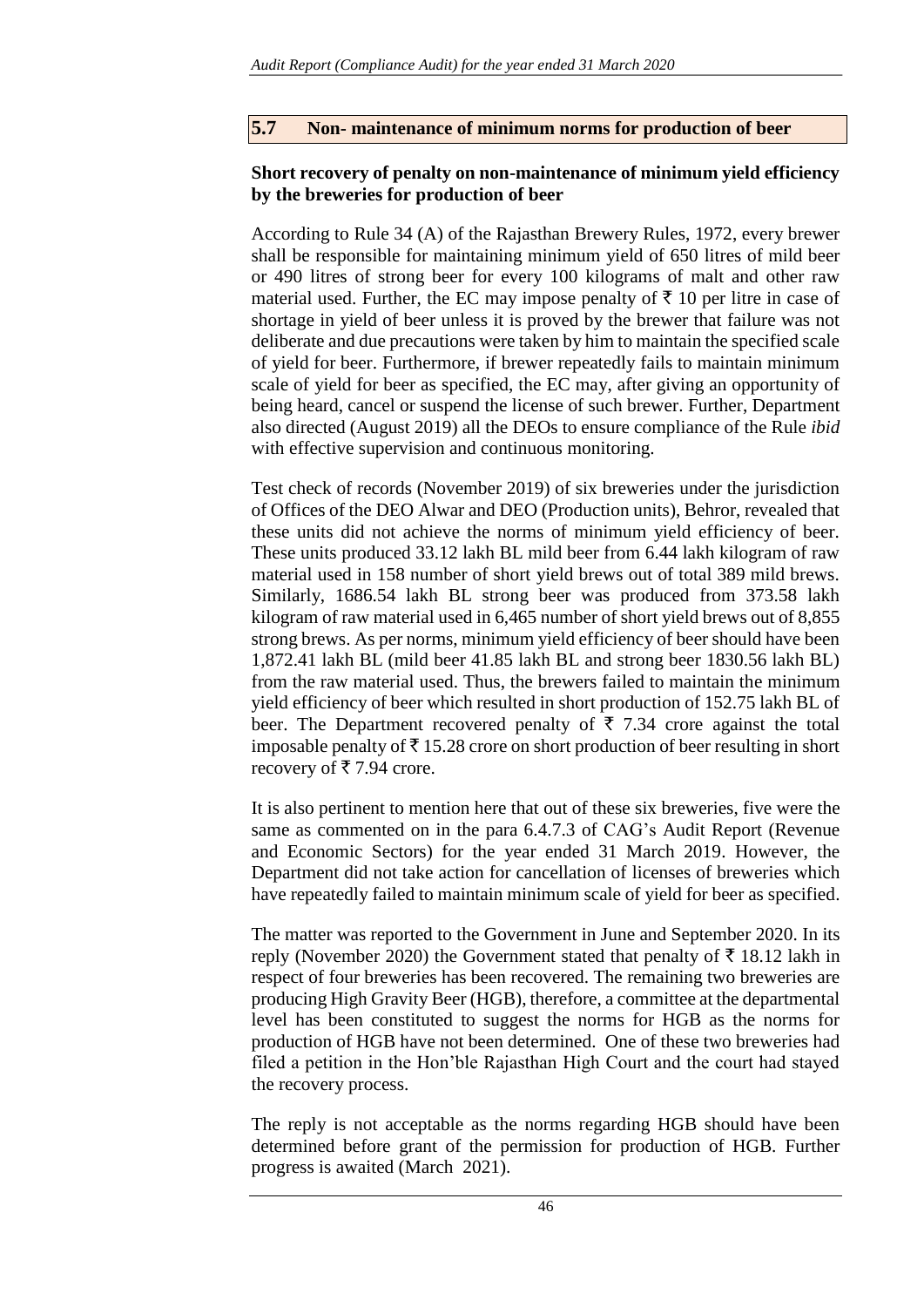## **5.8 Non-forfeiture of Security Deposit and advance EPA**

# **Non-forfeiture of Security Deposit and advance Exclusive Privilege Amount from Country Liquor groups led to loss of revenue**

Rule 67-I of Rajasthan Excise Rules, 1956 provides that license for the exclusive privilege of selling CL by retail within any local area may be granted by inviting applications on condition of payment of EPA as may be decided by the Excise Commissioner (EC). The Rajasthan Excise and Temperance Policy 2017-18 and 2018-19 (Policy) provided the option to CL groups licensed for the year 2017-18 of renewal of their licenses for the year 2018-19 on payment of renewal fees equal to 16 *per cent* of EPA prescribed for 2018-19 whereas the licenses for the remaining groups were to be granted by inviting applications. The successful applicants were required to deposit the Security Deposit (SD) and advance EPA in the state exchequer within the prescribed time.

Para 3.5 of the Policy provided that a licensee of CL groups had to deposit 18 *per cent* of prescribed annual amount of the group in the form of advance EPA before the commencement of license period. Further, Para 3.6 of the policy provided that 8 *per cent* of the amount in the form of SD would be deposited in cash as per the conditions of application. Accordingly, condition 9 of application stipulated that in case of default at any stage, the selection of shop would be cancelled and amount of EMD, SD and advance EPA deposited till that stage would be forfeited. As per the directions issued (January 2018) by the EC, these shops would be resettled by inviting fresh online applications.

During scrutiny (July 2019) of records at Offices of the DEO, Jaipur (City) for the period 2018-19, it was noticed that licenses of 66 CL groups were granted by inviting applications. Out of these, three licensees deposited only  $\bar{\tau}$  4.36 lakh as the SD upto the deadline of 31 March 2018 instead of the prescribed amount of  $\bar{\tau}$  34.65 lakh. However, the concerned DEO office, instead of cancelling the license of these shops/groups and forfeiting the SD and advance EPA, allowed the remaining SD to be carried forward to the next year in contravention of the policy provisions which caused a loss of revenue of ₹ 77.31 lakh<sup>7</sup>.

The matter was reported to the State Government (October 2020). The Government replied (December 2020) that clarifications are being sought from the concerned DEOs offices and instructions are being issued to all the DEOs to ensure the compliance of conditions of settlement in future. Further progress is awaited (March 2021).

 $7 \quad$ ₹ 77.31 lakh: Advance EPA ₹ 72.95 lakh and security deposit ₹ 4.36 lakh